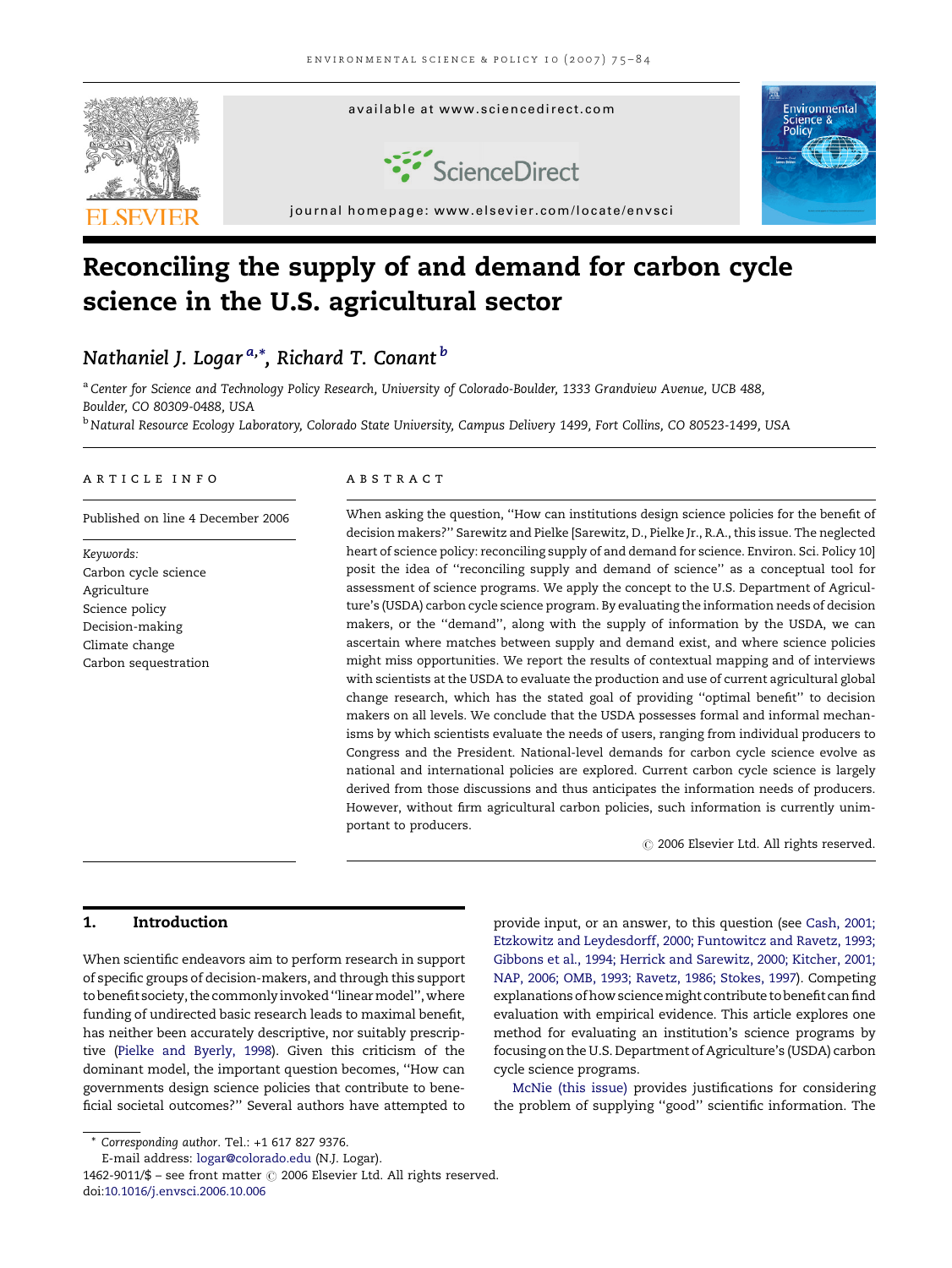myriad calls for useful information, decision support, societal benefit, or outcome-focused work ([Brown, 1992; Ehlers, 1998;](#page-8-0) [Mayden, 2002; NRC, 1999; OMB, 1993; USCCSP, 2003](#page-8-0)), and for public participation ([Beierle and Cayford, 2002\)](#page-8-0), along with increased expectations of participation ([Wagle, 2000; Welp,](#page-9-0) [2001\)](#page-9-0) and the growth of institutions for reinforcing links between science and societal benefit ([McNie, this issue\)](#page-9-0) dictate expanding our options for achieving such linkages.

One condition contributing toward effective science is that the information itself must be credible. Additionally, the resultant knowledge must be salient, or relevant to decision maker needs, and users should perceive the knowledge production process as legitimate [\(Bocking, 2004; Brown,](#page-8-0) [1992; Cash and Clark, 2001; Cash et al., 2002, 2003; Guston,](#page-8-0) [2001\)](#page-8-0) Policy options that promote salience, legitimacy, and credibility may also correspond to successful policies under [Sarewitz and Pielke's \(this issue\)](#page-9-0) conceptualization of ''reconciling supply and demand'', but these three criteria might not be the only constraints on producing effective science. Deducing whether an institution's policies lead to matches between supply of science and demand for information could lead to greater ability to fulfill calls for enhanced societal benefit from federal science programs.

Does USDA carbon cycle science help agricultural decisionmakers? Do efforts to generate carbon cycle information meet users' demands? Utilizing the idea of reconciling supply and demand, this paper explores such questions. Beyond assessing USDA science policies, an assessment of supply and demand in this institution provides an example of how the concept of reconciling supply and demand can work. Furthermore, lessons learned, and the method itself, could find use in assessments of other government programs and scientific institutions in the United States or internationally. Given that the concept of reconciling supply and demand helps clarify this case, the work provides justification for pursuing this framework.

Several authors have explored the relationships between agricultural science projects and beneficial outcomes for farmers. One study of model development for use in Australian farms [\(Carberry et al., 2002\)](#page-8-0) found that the participation of farmers in research increased the ability of developers to commercialize their tools. Research has also shown increased value from collaboration with users ([Gadgil](#page-8-0) [et al., 2002; Siepen and Westrup, 2002\)](#page-8-0), and from active management of science-policy boundaries [\(Cash et al., 2002\)](#page-8-0). However, collaborative processes do not guarantee success ([Korfmacher and Koontz, 2003](#page-9-0)), and other factors can also affect a program's outcome, such as the geographic scale of the research [\(Cash and Moser, 2000](#page-8-0)), and the creation of realistic expectations by politicians [\(Lemos et al., 2002\)](#page-9-0). Thus, investigating the whole policy context, along with the potential for collaboration, is important to gain a comprehensive view of how supply of science might match demand.

This paper investigates how USDA attempts to develop its research portfolio in support of agricultural decision-making, which we define as decisions made that effect the management of agricultural lands, labor, or products. Following an explanation of methods, the paper describes the parties involved in USDA carbon cycle science, and the ways in which these parties participate in the supply/demand process.

An explanation of how the Agricultural Research Service (ARS) sets priorities follows, with illustrative case studies of ARS activities that highlight supply/demand relationships. The paper concludes with an assessment of how USDA activities might map onto one tool for conceptualizing supply and demand, the missed-opportunity matrix, and a discussion of how the supply and demand concept works in this case.

## 2. Methods

[Sarewitz and Pielke \(this issue\)](#page-9-0) argue that science-policy makers can make decisions with better outcomes if they understand how supplies of information relate to user demands. The authors provide examples of well-articulated, well-defined demand functions that have affected science programs [\(Cash and Clark, 2001; Epstein, 1996; Lerner, 2001;](#page-8-0) [Morgen, 2002; Rosenberg, 1997; Wagle, 2000\)](#page-8-0) and justifications for funding science that meets the needs of users ([Kitcher,](#page-9-0) [2001\)](#page-9-0), Sarewitz and Pielke propose the ''missed-opportunity matrix'' as a tool for assessing supply and demand relationships in particular situations.

The matrix consists of a two-by-two grid, with one axis representing supply and the other representing demand (Fig. 1). The x-axis of the grid, or the demand side, poses the question, ''Does the decision maker need information?'' The yaxis asks, ''Does the agency target its agenda to the information needs of the decision maker?''.

The matrix's top left and bottom right quadrants represent cases in which the supply matches demand. On the top left, users have access to the information they need from the supply side. On the bottom right, decision makers do not need information from the agency, and the suppliers do not supply any. This could mean that the particular user group is not an appropriate target for the agency. Supply matches demand in these scenarios. In the other two quadrants, a need for reconciliation exists. When assessment finds a missed opportunity, making supply match demand may require the introduction of new strategies. Changes in how the program prioritizes science, the audience it targets, or how suppliers assess demand could increase the chances of reconciliation.

For the purpose of obtaining information necessary to use the missed-opportunity matrix, we obtained programmatic detail from agency documents, published articles and reports, databases, and interviews. In the spring of 2005 we conducted interviews with nine ARS staff members. The interviews

|                        | Demand: Can User Benefit from Research? |                                                                                             |                                                                                                        |  |
|------------------------|-----------------------------------------|---------------------------------------------------------------------------------------------|--------------------------------------------------------------------------------------------------------|--|
|                        |                                         | YES                                                                                         | NO                                                                                                     |  |
| Supply:<br>Information | <b>YES</b>                              | Sophisticated<br>users taking<br>advantage of<br>well-deploved<br>research<br>capabilities. | Unsophisticated users.<br>institutional constraints, or<br>other obstacles prevent<br>information use. |  |
| Being Produced?        | N <sub>O</sub>                          | Research<br>agendas may<br>be<br>inappropriate.                                             | Research agendas and user<br>needs poorly matched.                                                     |  |

Fig. 1 – The missed-opportunity matrix for reconciling supply and demand.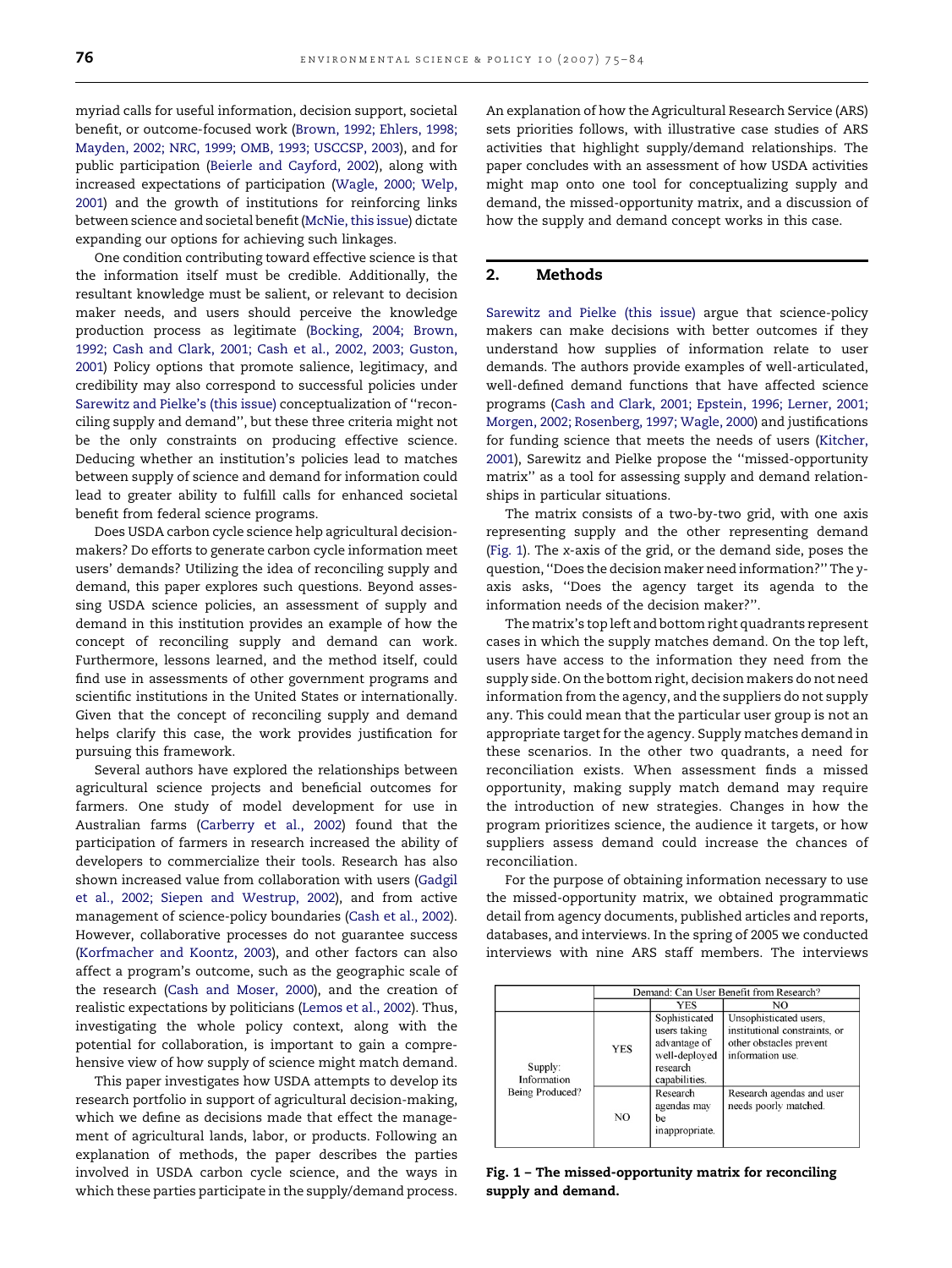|             | Table 1 - Mission Statements and other documents that justify OSDA global change research                            |                                                                                                                                                                                                                                                                                                                                                                       |  |  |  |  |
|-------------|----------------------------------------------------------------------------------------------------------------------|-----------------------------------------------------------------------------------------------------------------------------------------------------------------------------------------------------------------------------------------------------------------------------------------------------------------------------------------------------------------------|--|--|--|--|
| Institution |                                                                                                                      | Mission                                                                                                                                                                                                                                                                                                                                                               |  |  |  |  |
|             | <b>USDA</b>                                                                                                          | 'provide leadership on food, agriculture, natural resources  based on  the best available<br>science" (USDA, 2002, p. 2)                                                                                                                                                                                                                                              |  |  |  |  |
|             | USDA component of USGCRP                                                                                             | "develop management practices that can take advantage of beneficial effects of<br>global change and mitigate or adapt to adverse effects" (USGCRP, 2006)                                                                                                                                                                                                              |  |  |  |  |
|             | Cooperative State Research, Education,<br>and Extension Service (CSREES)<br>CSREES Global Change and Climate Program | Advance knowledge for agriculture, the environment, human health and well-being, and<br>communities by supporting research, education, and extension programs" (CSREES, 2006a)<br>"Information for citizens and public officials to evaluate the environmental and<br>socioeconomic impacts of policy options for sustainable resource<br>management" (CSREES, 2006b) |  |  |  |  |
|             | ARS Global Change National Program                                                                                   | "develop and provide adaptation, mitigation, and management strategies to the individual<br>farm, ranch, and rural community, and to natural resource decision-makers to allow them<br>to derive optimal benefit from the positive aspects of global change and deal effectively<br>with the detrimental effects" (ARS, 2003)                                         |  |  |  |  |
|             | USDA component of USGCRP                                                                                             | "responding to the President's directive to develop accounting rules and guidelines for<br>carbon sequestration projects" (USGCRP, 2006)                                                                                                                                                                                                                              |  |  |  |  |

## Table 1 – Mission statements and other documents that justify USDA global change research

followed a semi-structured format, after the methods of [Rubin](#page-9-0) [and Rubin \(1995\)](#page-9-0), to garner information and perspectives concerning who makes decisions on what science is important, what efforts are made to meet user needs, and what competing demands may exist for the research. Interview subjects on the supply side include scientists and sciencepolicy makers at the national level, along with scientists and research leaders at the regional offices. These interviews identify potential users on the demand side, as perceived by ARS employees. Important topics of inquiry included the

existence of methods for involving users in the decision process, the justifications for the current methodologies, what projects get funded, and why the projects that are funded are being pursued.

## 3. Demand for USDA science

The USDA's research, including research focused on understanding the impacts of agriculture on the environment [\(Ruttan, 1982\)](#page-9-0), has historically made significant contributions to agricultural development. As a participant in the U.S. Global Change Research Plan (USGCRP), the USDA has undertaken research on carbon cycle science and carbon management. USDA-USGCRP research averaged  $$54M<sup>1</sup>$  per year between 1995 and 2005, which is 3.3% of total USGCRP expenditures, and was 3% of USDA's 2005 research funding ([AAAS, 2006](#page-7-0)). Examination of mission statements and other pertinent documents invites the conclusion that the agency promises beneficial outcomes to decision-makers including farmers, resource managers, and consumers (Table 1). These statements closely match justifications for USDA and ARS within congressional floor statements [\(Gutknecht, 2003; Hoyer, 2003;](#page-8-0) [Stenholm, 2003; Visclosky, 2003](#page-8-0)) and legislation (7USC3101). However, promises to benefit specific groups do not in themselves justify an agency's work, but they can be used as criteria for judging its activities. The challenge lies in connecting these promises of supply to real benefits.

Documents identify groups of participants on the demandside of carbon cycle research including policy-makers at the national level, natural resource decision-makers (including state-level actors), agricultural producers and producer groups. Examining the needs of each of these groups, and how USDA acts to meet them, can provide a better idea of where the USDA might succeed in its mission to serve all of these users.

### 3.1. National activities

In its proposal to reduce greenhouse gas intensity<sup>2</sup> by  $18\%$ [\(Office of the Press Secretary, 2002](#page-9-0)) the Bush administration directed the USDA to (1) provide recommendations on targeted incentives for agricultural sequestration of greenhouse gases and (2) develop accounting rules and guidelines for crediting sequestration projects, in consultation with the Department of Energy (DOE) and Environmental Protection Agency (EPA). DOE, in collaboration with USDA, is currently updating the Voluntary Reporting of Greenhouse Gases Program, in which any of these entities can document emission reductions or carbon sequestration [\(Energy Information Administration,](#page-8-0) [1996](#page-8-0)).

The Secretary of Agriculture stated, ''USDA will factor in greenhouse gas benefits when we set priorities within our conservation programs. These steps will allow our offices and the states to consider carbon sequestration ... when allocating funds, ranking their activities and providing support and technical assistance'' [\(USDA, 2003a\)](#page-9-0). Inclusion of greenhouse gas impacts in the Environmental Quality Incentives Program ranking system (H.R. 2646, sec. 1240H), which is tied to conservation payments, is among the new practices proposed. Federal payments for conservation practices require development of conservation plans, which producers create with the Natural Resources Conservation Service (NRCS). No governmental institution has established methods of assessment for carbon sequestration.

These policy statements raise questions about eligibility (which producers, regions, and practices should be eligible?), value (how do greenhouse gas benefits compare with other conservation benefits, and how much benefit is a voluntary

 $^{\rm 1}$  Consumer-price index-adjusted 2000 dollars.

<sup>2</sup> Intensity refers to the emissions per unit of U.S. gross domestic product.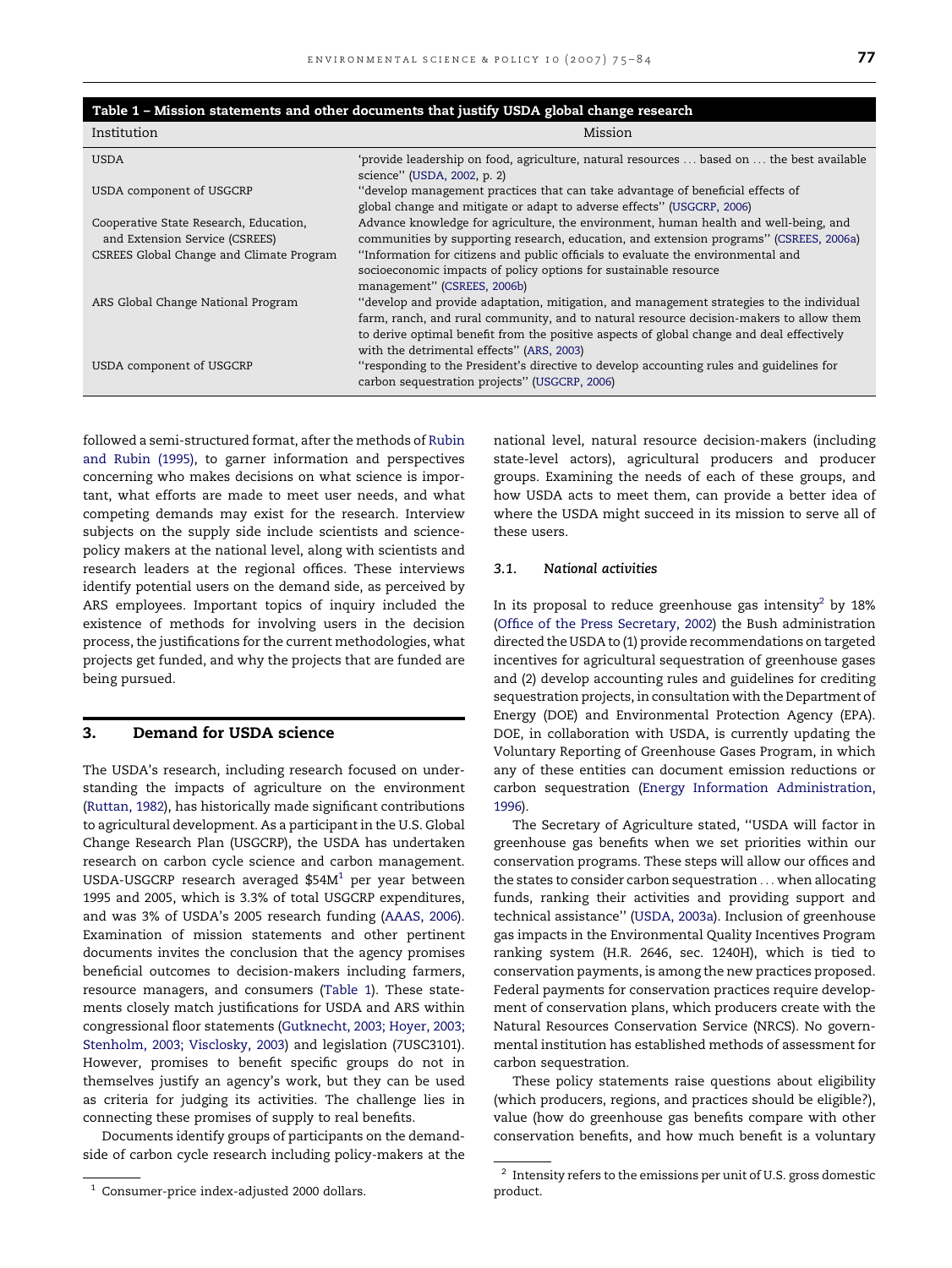program likely to bring?), and protocols for estimating and/or documenting activities. USDA science could facilitate development of policies with information about relative magnitudes of net greenhouse gas emissions or sequestration ([NRCS,](#page-9-0) [2005\)](#page-9-0), how those vary geographically ([Jawson et al., 2005\)](#page-8-0), what influence emissions might have on agricultural management ([Amthor, 1998\)](#page-8-0), and the economics of payment programs for carbon sequestration [\(Lewandrowski et al., 2004](#page-9-0)).

## 3.2. Producers, producer groups, and non-governmental organizations

Some agricultural producers have expressed interest in soil carbon sequestration as a potential source of income. One group, the Pacific Northwest Direct Seed Association, signed a contract with a Louisiana energy company (Entergy) to adopt conservation tillage practices in order to sequester carbon.

A limited number of groups have voiced interest in emissions reduction or carbon sequestration. We reviewed state and national corn, wheat, and organic farmer producer association websites for statements on carbon sequestration, global change, and greenhouse gases/best management practices. While website contents do not provide a definitive guarantee of policy, they do imply that these are issues the organizations spend time on. Less than 10% of groups mention global change impacts or greenhouse gases/best management practices, while 25% mention sequestration. National organizations for corn, wheat, and organic growers each mentioned all three areas. The National Wheat Growers Association listed 'exploring how farmers can profit from carbon sequestration' as policy and planned to ''monitor carbon sequestration initiatives in order to ensure the greatest benefit to growers at the local level'' ([National Association of Wheat Growers, 2006\)](#page-9-0). The American Corn Growers Association has taken a similar stance, and has called upon the USDA to ''establish minimum values for carbon sequestration, based on scientific university studies ... including crop variances and production practices'' ([American Corn Growers Association, 2004\)](#page-8-0).

Several other non-governmental organizations, such as the Environmental Resources Trust, and the Oregon Climate Trust participate in carbon trading activities for carbon mitigation. Others, like The Nature Conservancy, endorse application of carbon sequestration credits to support conservation activities on agricultural lands.

Information about carbon sequestration is relevant to ongoing activities of producer groups and NGOs. However, while such groups may demand more or better information about how practices impact carbon stocks, $3$  concerns tend to focus on potential future revenue from carbon sequestration, and not on immediate, practical information for sequestration. The primary questions in which producers are interested fall into three categories: amount of carbon, income potential, and contract details ([Antle et al., 2002; CSTPR, 2004\)](#page-8-0).

## 3.3. Business and industry

The Chicago Climate Exchange (CCX) is a voluntary ''multinational and multi-sector marketplace for reducing and trading greenhouse gas emissions'' ([CCX, 2004\)](#page-8-0). CCX identified agricultural carbon sequestration as one of their initial offset project categories, and derived payment schedules for soil offsets with assistance from the Iowa Farm Bureau. Research into the effect of different management practices on sequestration could change the activities that CCX recognizes and the amount of credit farmers receive for such activities. Below, we point out that current volume and price of CCX carbon may not dictate large expenditures of scientific effort on this front.

#### 3.4. States

While states do not have control over USDA actions, they are one level of the natural resource decision makers that USDA mission statements identify. Many of the 40 states that have developed greenhouse gas inventories include emissions from the agricultural sector [\(EPA, 2004\)](#page-8-0). Twenty-seven states have developed Action Plans to mitigate the impacts of climate change. Several states have assessed the potential for carbon sequestration in agricultural soils. Producers in Nebraska supported allocation of funds to generate information about soil carbon stocks and sequestration potentials in agricultural lands and have sustained their efforts through the University of Nebraska.<sup>4</sup> An EPA compilation of 20 state-level resolutions shows that all 20 intend to generate baseline emission data or to establish parameters for greenhouse gas registries [\(EPA,](#page-8-0) [2004\)](#page-8-0). Ten states maintain that development of assessments should consider agricultural carbon cycling. One-third of the states call for inclusion of agricultural carbon sequestration. Carbon cycle science could inform states about the ramifications of changing climate, but at the state level much of the interest relates to sequestration.

The various prospective user groups for USDA science have many priorities beyond those related to climate; understanding impacts of and potential responses to global change, including carbon management activities, is low on the list of expressed priorities for many of them. Furthermore, meeting an expressed demand, even in the cases where the USDA has to respond to a user, such as the U.S. President, does not necessarily increase the information's potential to provide aid in decision-making. Examining the relationship between USDA science and agricultural producers is important because, for much of the work within USDA's provenance, a decision to implement research results will affect operations of people working within agriculture.

## 4. ARS research prioritization

The ARS is organized into two divisions. One consists of those groups responsible for ''Program Planning, Coordination, and Support'', while the other consists of ''Research Implementation and Information Delivery.'' All of the ARS laboratories fall within this second group. Much of the research funded by USDA takes place on long-term National or State Agricultural Experiment Stations. [Cash \(2001\)](#page-8-0) found that research on such stations, with the participation of extension agents, facilitates two-way communication between information producers and

 $3$  G.R. Smith, personal communication.  $4$  See [http://cropwatch.unl.edu/main.htm#C\\_sequestration.](http://cropwatch.unl.edu/main.htm%23C_sequestration)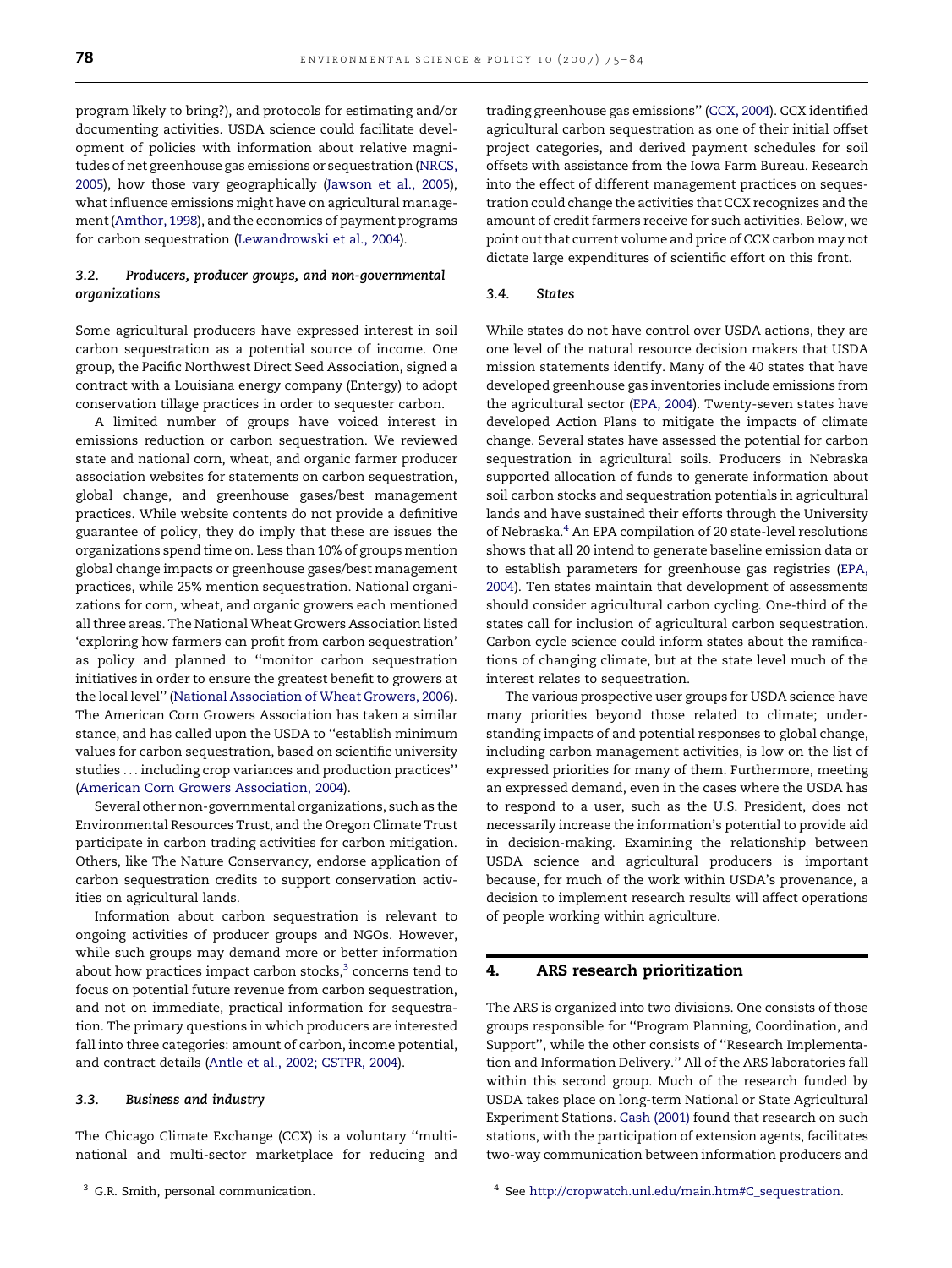users. The main interaction between actors at local research stations and planners, in terms of development of overall research goals and prioritization, is with the National Program Staff. ARS holds planning workshops, which bring together scientists, Program Leaders, and users, and leads to the development of a 5-year action plan that states the program's research direction. National Program Leaders also assess the research projects for relevance to the program goals. ARS managers intend National Program and program component reviews to ''ensure the quality, relevancy, effectiveness, and productivity of the work being done in each National Program'' [\(USDA, 2003b](#page-9-0)). Every research project's relationship to its goals and objectives meets evaluation in annual progress reports.

For global change, the initial workshop to identify priorities, held in 1999, consisted primarily of scientists, but also included representatives from the non-profit sector, agriculture, and agricultural industry ([ARS, 1999\)](#page-8-0). Following the workshop, the ARS developed an action plan, a scientific plan, and an implementation plan in succession. At the end of the 5-year period, National Program teams evaluate the program's scope and accomplishments and begin the next 5-year cycle. The second Global Change National Program Workshop probably will not occur until 2007 or 2008 (N. Kessler, pers. commun.), thus prolonging the first cycle.

ARS employees frequently cited the planning workshop as a central means for evaluating demand. While other, similar meetings do exist, such as the USDA-sponsored biannual meetings intended to bring together biologists, land managers, and policy makers to review the state of agricultural carbon science [\(Mickler, 2004\)](#page-9-0), the workshops are the primary formal mechanism within ARS. One scientist described the process for the Soil Resource Management program [\(Follett, 2005b](#page-8-0)). ''And they [invited users] sat in a little workshop before we really got down to nuts and bolts, and they told uswhatwas helping them, what their needs were. They were trying to be forward looking, and this included farmers. They left us with their list of needs and then we sat down and we tried to interpret those into products that we might deliver, anything from computer models to equipment, such as sensors to information and so forth. And then we work-shopped that and we'd list the product and we'd list what it would take to deliver that product ... and then we listed the ARS locations that could work together to work towards delivering that product.'' Follett equated this process with the one for global change, ''then we're doing the same type of thing. GRACEnet [discussed below] is trying to address some of these things in terms of what types of management practices will accomplish under ... different scenarios.'' Follett's describes a process that could plausibly contribute to matching of supply with demand. His description covers assessment of the users' needs (or at least, those users that are present), and an attempt by ARS to match scientific products to these needs. However, this does not guarantee that the ARS staff's decision on what products are most useful matches actual needs of users, or if the research units succeed in delivering a useful product.

Regarding project-level accountability, [Jawson \(2005\)](#page-8-0), former National Program Leader for the Global Change program, said that peer reviewers ask the scientist what impact the research will have on information users, and according to one scientist who is involved in the review process ([Hatfield, 2005a](#page-8-0)), ARS has become more assiduous about revisiting what the scientists say about impacts, and evaluating the project on these terms. Review panels for competitive funding within and outside of USDA base their ratings in part on broader impacts and outreach. Often, program managers ask non-scientists to review these components of research proposals. Teams of outside scientists also perform peer review on the scientific merit of the work.

In the Global Change program, requests for information do not tend to come from individual farmers [\(Jawson, 2005](#page-8-0)). According to Jawson, ''For most of these people, climate change is on the radar screen, but its not something they deal with when they think about day-to-day needs. (2005).'' Ron Follett agreed, ''I'm not sure how high on the radar screen global change is to a lot of them. It may not even be on their radar screen'' (2005), and also called it a ''non-issue'' from the perspectives of farmers, ''Global climate change is a Washington D.C. policy maker issue. It's not a farm issue.'' This lack of interest does not mean that individual producers find climate change science information to be useless, but it may imply that they find it less pertinent than other issues. However, many of the previously listed user groups do express interest in aspects of global change research and make requests of the ARS.

## 5. Specific interactions between ARS and users

Beyond the requirements of the ARS to supply the federal government with science lies the goal of making a contribution to the ''individual farm, ranch, and rural community.'' The following section describes past interactions and potential interactions between the ARS and users of global change research. The cases chosen do not consist of a representative sample of all ARS carbon cycle projects. Instead, they correspond to those cases interviewees supplied as examples of interactions with users. Through these interactions, we can assess how the Global Change National Program may meet the needs of users. The first two examples provide an illustration of ARS projects that aim to meet the needs of local decision makers, despite finding impetus at the national level. Following are two examples of work with local decision makers that originated in local-level interactions. All four examples provide perspectives by ARS scientists on the demand for their science, and how interactions with the demand side occur.

## 5.1. GRACEnet

In 2004, ARS staff conceived of and began GRACEnet (Greenhouse gas Reductions through Agricultural Carbon Enhancement network). The project aims to develop ''agricultural strategies that will enhance soil C sequestration and reduce greenhouse gas emissions and to provide a scientific basis for possible C credit and trading programs that could be used to ... improve environmental quality'' [\(Jawson et al.,](#page-8-0) [2005\)](#page-8-0). The GRACEnet project is part of the ARS endeavor to fulfill the Presidential Directive of 2002 demanding research into sequestration. An article ([Jawson et al., 2005](#page-8-0)) attributes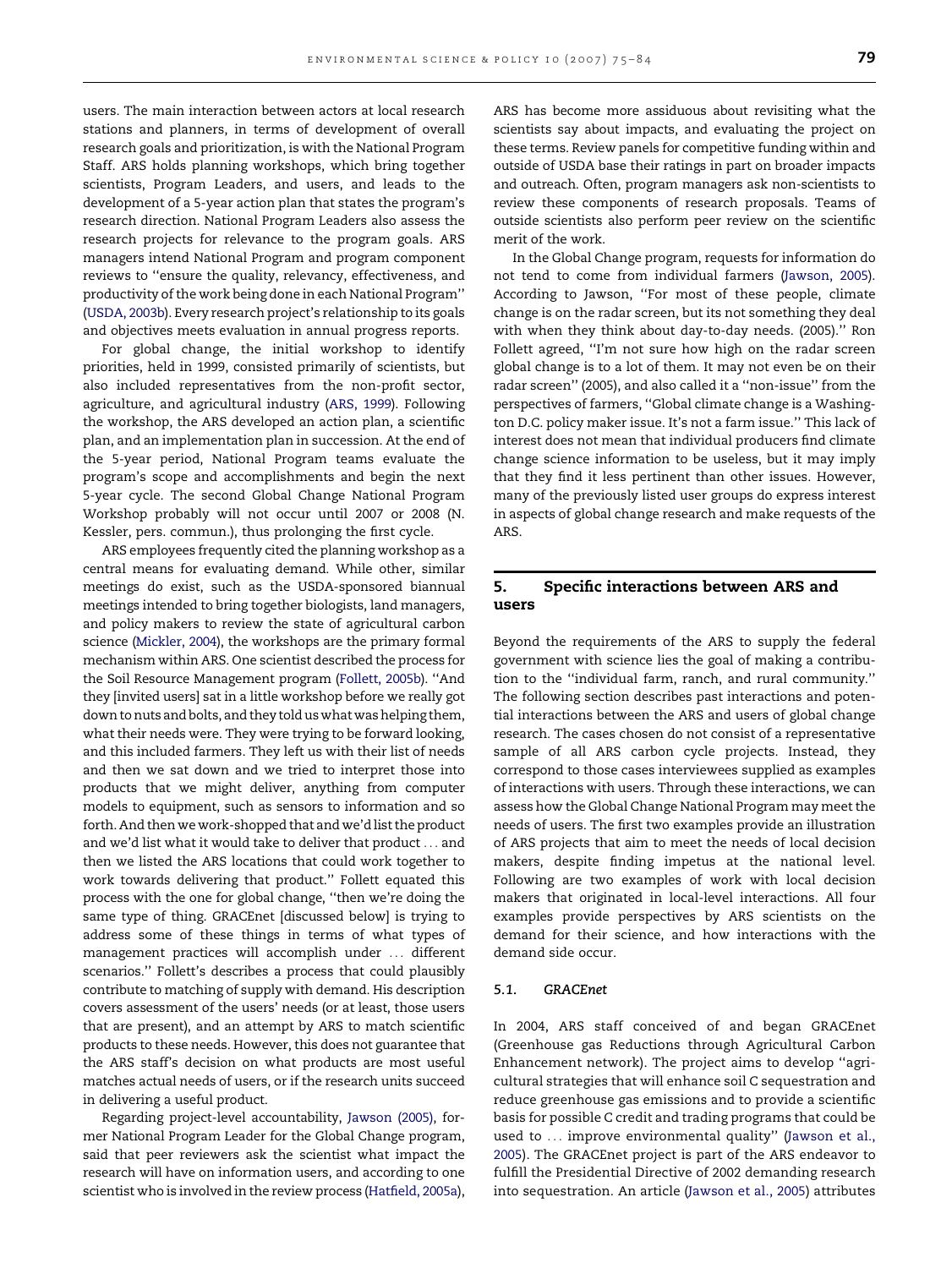the research's justification to interest from land managers in receiving payments for carbon, along with the environmental and production benefits of storing carbon in soils. When asked to characterize the recipients of the research, one scientist said that the ''main focus ... is to get information to producers so that they can implement practices'' [\(Franzluebbers, 2005\)](#page-8-0).

Although GRACEnet aims at benefit for agricultural producers, it may be difficult for the agency to know if it is being successful in this approach. On the issue of evaluating the success of a project, Franzluebbers said, ''I really don't know, exactly ... certainly we can document that there have been changes in management by producers from one point in time to another point in time. Perhaps the research contributes to that.'' (2005) People at the regional level who were working on GRACEnet and related projects also pointed to the National Program Staff, along with policy makers at the national level, as the people who would be assessing success [\(Follett, 2005b; Franzluebbers, 2005\)](#page-8-0). It is not known how much the National Program staff will use the opinions of producers in evaluation, although the 5-year planning workshops do provide a venue in which this could occur.

## 5.2. CQESTR

The CQESTR model is one of several decision support systems (DSSs) ARS is designing to aid farmers with carbon-related activities. ARS staff in Oregon developed the CQESTR model for the purpose of predicting the amount of carbon sequestration that would occur on a parcel of land. According to one of CQESTR's designers [\(Albrecht, 2005\)](#page-8-0), the U.S. State Department and the NRCS intended to use the model to show other countries in the Kyoto Protocol negotiation process how carbon sequestration in agricultural soils may be viable. However, Albrecht characterizes this original rationale, where the users are national-level policy makers, as a misconception of the real situation, which was that the European Union's reason for resisting sequestration was the emissions advantage it would give to countries with large rural areas, such as the U.S. and Australia. Thus, the original justifications for CQESTR became moot.

However, an ''adjunct reason'' [\(Albrecht, 2005](#page-8-0)) for developing CQESTR was the possibility that the government would alter the Farm Bill to allow payments to farmers for sequestration. If this occurs, Albrecht identifies the NRCS as the primary user of the model, for the purpose of quantifying the amount of carbon that a producer sequesters under a specific management practice. At one point, a software company that believed there would be ''vigorous trading'' ([Albrecht, 2005\)](#page-8-0) of carbon credits contacted the Pendleton unit about the possibility of a Cooperative Research and Development Agreement (CRDA) between the company and the ARS for the purposes of making the software more user-friendly and distributing it commercially. However, the CRDA never occurred, due to a reassessment by the company that the venture would not be profitable. In addition to its possible use by farmers and the NRCS, the developers of the model envision its use for predicting the carbon sequestration that might occur at GRACEnet research sites as a research aid.

Albrecht does not consider widespread use of the model to be likely unless producers are receiving payments, ''if it's going to affect their bottom line significantly, they might take the time to modify their tillage operations to comply with CQESTR predictions. If it doesn't, they might not'' (2005). Albrecht also said, ''We have had interaction with producers because they're interested in the model development and they're interested in what it's potential might be. For them to sit down and say 'gosh, I think this is neat. Show me how to do this. I want the model for hands-on work at my farm.' That sort of interest has been very limited.'' Albrecht characterized some user groups, such as the National Carbon Council and the Pacific Northwest Direct Seed Association, as showing greater interest than individual farmers. One article [\(McCown](#page-9-0) [et al., 2002](#page-9-0)), which analyzed several published cases on DSSs, provides reasons that CQESTR could find use if farmers receive incentive. DSS developers often experience problems with implementation by farmers, [McCown \(2002\)](#page-9-0) concluded that DSSs used as supplementary tools, instead of substitutes for decision processes, and that were used by an expert intermediary in a relationship with the farmer to facilitate learning instead of prescribing action, tend to be more successful.

#### 5.3. Iowa Farm Bureau

As a member of CCX, the Iowa Farm Bureau has a pecuniary interest in carbon cycle science. The Iowa Farm Bureau works to sell carbon sequestration credits from state farmers on the exchange. According to [Hatfield \(2005b\),](#page-8-0) the Farm Bureau approached ARS employees at the Ames, IA research unit with questions about how carbon sequestration would change with differing management strategies, how stable a management strategy would have to be to sequester carbon, and how policing of practices could occur. Additionally, the Bureau asked about quantification of carbon in the soil, including the measurement of relatively small changes, where in the soil profile the carbon would reside, and differences in sequestration dependent on soil type. Hatfield wrote that the ARS responded by providing ''more detailed information to the group to help them make decisions about potential soil management practices for carbon credits'' (2005a).

The interaction between the Farm Bureau and ARS does mark a matching of user demand with science supply, since the Iowa Farm Bureau did have questions that the ARS research aims at answering. However, it is not known whether any feedback to ARS research goals and operations occurred as a result of this interaction.

The current trading scheme uses a single number, 0.5 metric tonnes per acre (or 1.2 metric tonnes per hectare) ([Iowa](#page-8-0) [Farm Bureau, 2005](#page-8-0)), which does not accurately represent how much carbon is put into the soil in every acre in different contexts. While an idea of how much carbon enters the soil is necessary to obtain this number, it is not clear that a large effort by the USDA, which could conceivably obtain a more precise number, will bring much added value to this user without a changed market. Because the U.S. does not regulate carbon, the trading price was below a dollar per metric tonne in December 2003, and in August 2005 fluctuated between a high of \$2.02 per metric tonne and a low of \$1.68 per metric tonne of vintage 2005 carbon [\(CCX, 2005](#page-8-0)). At this price a farmer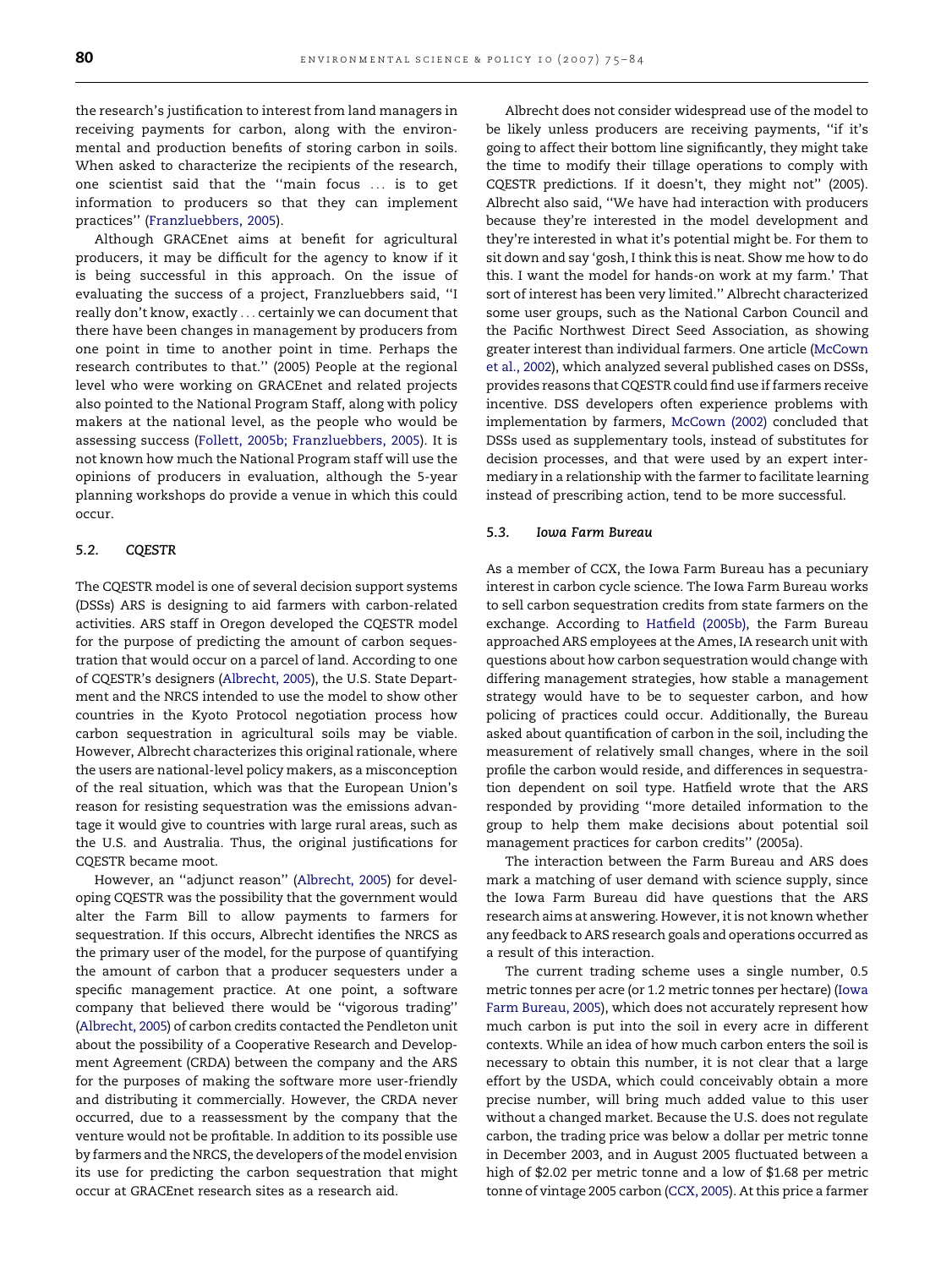can expect about two dollars per hectare of land devoted to conservation tillage. While this is a benefit, it is less than other, non-climate related factors, such as fuel saved by not plowing. Through 2004, the Iowa Farm Bureau had been responsible for the enrolling of over 32,000 ha ([Iowa Farm Bureau, 2005](#page-8-0)). Since the scope of monetary benefit to the producers has been limited, putting abundant funding into refining estimates or putting more explicit numbers on conservation tillage cannot be justified in the current market. However, members of the Iowa Farm Bureau have expressed interest in better models for economic evaluation of carbon sequestration ([CSTPR, 2004](#page-8-0)), and the possible emergence of new payment options could alter things. Financially, the usefulness of carbon cycle information to producers is largely contingent upon future policies at the national level.

#### 5.4. Minnesota Corn Growers

John Baker, a research leader at the Soil and Water Resource Management Unit, briefly described an interaction that occurred between ARS employees and the Minnesota Corn Growers Association [\(Baker, 2005c](#page-8-0)), After ARS scientists initiated contact, the Corn Growers invited ARS scientists to a meeting, where ARS staff described their projects ([Baker,](#page-8-0) [2005a\)](#page-8-0). The ARS also invited association members to attend the National Program Planning Meeting in the Soil Resource Management National Program, and the Corn Growers sent two people to the meeting. The research that Baker performs falls into the Global Change, Water Quality and Management, and Soil Resource Management National Programs.

The Minnesota Corn Growers sent people to the soil program's national meeting, and Baker thinks it is likely that they will also participate in the Water Quality and Management National Program Planning Meeting. However, Baker wrote, ''I don't know if they would participate in the Global Change Workshop or not. They have to be able to justify any travel expenses to their membership, so there has to be a clear connection to production problems'' ([Baker, 2005b\)](#page-8-0). This highlights a possible disparity between the needs of the producer on a more immediate, production-oriented scale, and any long-term benefits that the Global Change program might be able to provide users. In other words, some farmers may perceive the carbon cycle activities that relate to the more traditional study of organic material and soil resources as more beneficial than work that is only applicable to dealing with the consequences of climate change or future benefits from carbon sequestration. As the scope of research into soil carbon sequestration expands into the precise quantification of carbon in soil and the relationship between increasing soil carbon and other greenhouse gas emissions, some groups of information users, such as the Minnesota Corn Growers association, may have greater interest in more conventional questions of soil carbon management.

## 6. Reconciling supply and demand at USDA

When questions of responsivity arise concerning the relationship between USDA and national-level decision makers, the answer appears to be that USDA is responsive to their needs, in that Congress and the president can prompt action since the USDA is ultimately accountable to them for continued authorization of activity and appropriation of funds. An example of this is the President's 2002 call for more work on quantification of carbon sequestration on farms [\(Office of](#page-9-0) [the Press Secretary, 2002\)](#page-9-0). This directive provides the USDA with a strong justification for pursuing work into carbon cycling. While there are benefits that could eventually come to farmers from the Global Change National Program, it appears from the interviews that ARS scientists believe that, the average farmer has a number of priorities that come before those of mitigating climate change or adjusting to the consequences. Thus, they make statements that global change is ''not on the radar screen'' [\(Follett, 2005a](#page-8-0)), or is lower on the list of priorities.

The missed-opportunity matrix can represent the situation of the ARS Global Change National Program. First, for ARS research that falls within the Global Change National Program, but which also applies to general issues of carbon management, a simplified missed-opportunity matrix may depict the situation (Fig. 2), where the highlighted sections represent likely outcomes:

This could be scientific information that [Kimble et al. \(2003\)](#page-8-0) refer to as the ''win-win'', where farmers might find carbon management information useful even if there are no climaterelated reasons to pursue it. Without climate change, the incentives of enhanced soil, water, and air quality that could accompany may be enough to make the information relevant. Both the ''yes'' and ''no'' on the producer axis are highlighted because some carbon cycle science could work towards these goals, while other science may only be applicable in a case where carbon cycle science is needed for management related to global change, or if national policy changes.

Another version of the missed-opportunity matrix ([Fig. 3\)](#page-7-0) describes the case of carbon cycle science specific to global change and carbon sequestration, including models such as CQESTR that may only see widespread use if policy change occurs.

In this case, there may be a match between the scientific agenda of the ARS and the needs of the user, but only in the case where policy changes. Both CQESTR and GRACEnet target users' informational needs as a response to a national-level impetus. Thus, the matrix outcome relies chiefly on actions at the national level, and not on relationships between ARS staff and producers. Salience is not achievable by any action of the ARS.

|                                                                    | Demand: Can User Benefit from information on carbon<br>management strategies? |                                                                                                    |                                                                                                        |  |
|--------------------------------------------------------------------|-------------------------------------------------------------------------------|----------------------------------------------------------------------------------------------------|--------------------------------------------------------------------------------------------------------|--|
|                                                                    |                                                                               | <b>YES</b>                                                                                         | NO                                                                                                     |  |
| Does the<br>agency target<br>its carbon                            | <b>YES</b>                                                                    | "win-win"<br>research provides<br>soil management<br>benefits to<br>farmers.                       | Unsophisticated users,<br>institutional constraints,<br>or other obstacles<br>prevent information use. |  |
| cycle agenda<br>to the<br>information<br>needs of the<br>producer? | NO                                                                            | Research is<br>specific to global<br>change, can only<br>provide benefit<br>with policy<br>change. | Research agendas and<br>user needs poorly<br>matched.                                                  |  |

Fig. 2 – Missed-opportunity matrix for carbon management (from [Sarewitz and Pielke, this issue\)](#page-9-0).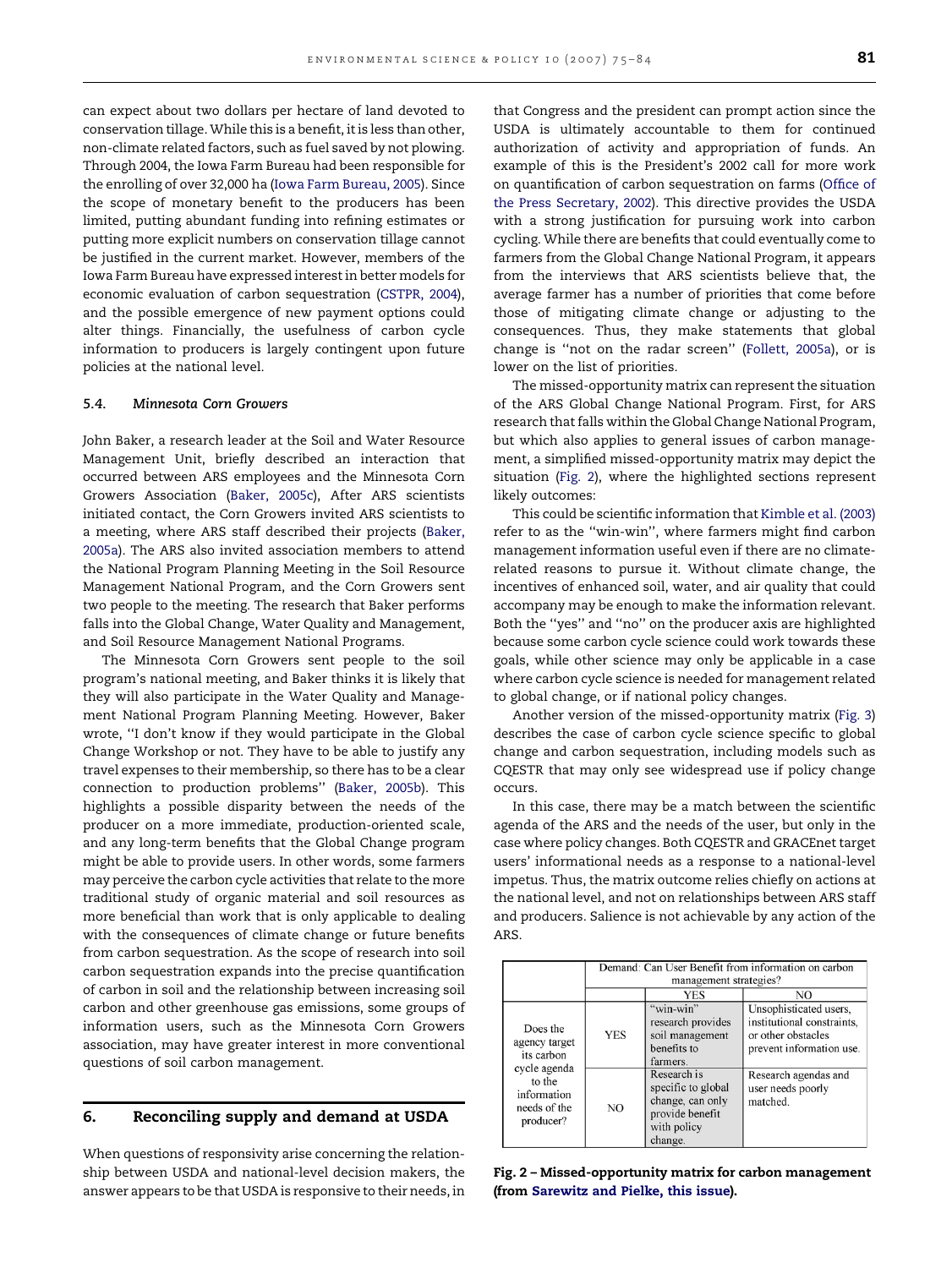<span id="page-7-0"></span>

|                                                                  | Does the producer need information on carbon<br>management strategies for global change reasons? |                                                                                                    |                                                                                 |
|------------------------------------------------------------------|--------------------------------------------------------------------------------------------------|----------------------------------------------------------------------------------------------------|---------------------------------------------------------------------------------|
|                                                                  |                                                                                                  | Policy change on<br>payment for<br>sequestration<br>(YES)                                          | No policy<br>change (NO)                                                        |
| Does the agency<br>target its global                             | <b>YES</b>                                                                                       | Producers benefit<br>through<br>knowledge that<br>enables payment                                  | Global change is not a<br>priority for farmers until<br>tied to the bottom line |
| change agenda to<br>the information<br>needs of the<br>producer? | N <sub>O</sub>                                                                                   | Research is<br>specific to global<br>change, can only<br>provide benefit<br>with policy<br>change. | Research agendas and<br>user needs poorly<br>matched.                           |

Fig. 3 – Missed-opportunity matrix for carbon cycle specific to global change.

While more research into carbon sequestration accounting may become a higher priority if prospective change in the policies for carbon sequestration come to pass, the other aspects, such as work on climate impacts, that are either more predictive, or that will not be incentivized by government policy in the near future, can lead to more questions for the ARS in its attempts to meet the needs of decision makers. One question concerns the explicitly expressed needs of users versus the future needs of the users as perceived by the scientific experts and policy makers. Basically, how much weight do you put on either of these perceptions? In such cases, scientists might believe they are working towards the top-right quadrant, where they will create sophisticated users by acting towards an unspoken future need. If the question at the top of the matrix changed from ''Does the decision maker need information...?'' to ''Does the decision-maker want information...?'' the outcome could be different, and a missed-opportunity would be the result.

## 7. Conclusions

While there are benefits that could eventually come to farmers from the Global Change National Program, it appears from interviews with some USDA scientists that, outside of some user groups, the average farmer has a number of priorities that come before that of either mitigating carbon dioxide or adjusting to climatic consequences. The USDA attempts to work with users on all levels, and includes them in the planning process formally and informally. This inclusion seems to be an important part of the process, and one that could be transferable to other agencies, since it provides scientists with ideas on whose needs they are meeting. One remarkable result of the interviews was that many of the interviewers had come to the conclusion that doing global change work that would satisfy producers was more difficult than meeting the needs of national-level policy makers. However, the other important lesson to take from this is that the existence of awareness, interaction, and social capital at the agency level does not guarantee success. Thus, the perception of some USDA scientists that global change research is ''not on the radar screen ([Follett, 2005a](#page-8-0))'', or is lower on the list of priorities ([Jawson, 2005; Albrecht, 2005\)](#page-8-0) for producers, may be accurate. For this reason, the biggest barrier

to reconciliation may be the lack of current benefit to farmers coming from pursuit of climate change research. Until the promise to change agricultural payments becomes a reality, the primary demand for research specific to the prospective payments is potential demand.

While the results of the missed-opportunity matrix and the ''reconciling supply and demand'' method, are inconclusive due to the uncertain nature of the current policy regime, one can see that it does illustrate where the missed-opportunity lies. Considering work done on carbon sequestration options, the missed opportunity is created by the fact that ARS is performing mandated research that anticipates a policy change that may not occur. While it is not certain that supply would match demand if the policy did change, certain ideas present themselves for how ARS might alter its strategies to move closer to a match between supply and demand. For example, there is a subset of global change work, such as some work on organic matter in soil, that Kimble et al. refer to as the ''win-win'' ([Kimble et al., 2003](#page-8-0)), which consists of climate change science that would also be useful to producers if climate change were non-existent. These ''win-win'' scenarios might be similar to what people refer to as ''no regrets'' adaptation measures ([Smit et al., 2000\)](#page-9-0), since they do not depend on some uncertain future event (in this case, policy change) to bring benefit to producers. Additionally, more focus on helping farmers to deal with both shorter-term climate variability and longer-term changes, could increase the resiliency of the system for producers and consumers.

While many of the mission statements and authorizing legislation for the USDA tie farmer benefit to societal benefit, 'win-win'' or ''no regrets'' science may make this link more clear. Paying farmers to sequester carbon could technically mitigate a small percentage of U.S. carbon emissions ([Lal et al.,](#page-9-0) [1998\)](#page-9-0), but pursuing research that might enable sequestration projects, and, if not, can lead to more sustainable agricultural practices, can produce long term benefit for agriculturalists, environmentalists, and the consumers of agricultural products. The ''win-win'' path is only one way to increase matches between suppliers and users, but it is one that may be open to USDA within its current mandate, and thus might allow the organization to use the flexibility it has to pursue its mission.

## Acknowledgements

This research was supported by Grant No. NA16GP2906 from the Human Dimensions Program of the National Oceanic and Atmospheric Administration, and Grant No. SES 0345604 from the Decision Making Under Uncertainty initiative at the National Science Foundation for Science Policy and Assessment Research on Climate. The authors would also like to thank Roger A. Pielke Jr. and Lisa Dilling for valuable input.

references

AAAS, 2006. Historical data on federal R&D, FY 1976–2007. Historical Table, February. Available: [http://www.aaas.org/](http://www.aaas.org/spp/rd/tbres07p.pdf) [spp/rd/tbres07p.pdf.](http://www.aaas.org/spp/rd/tbres07p.pdf)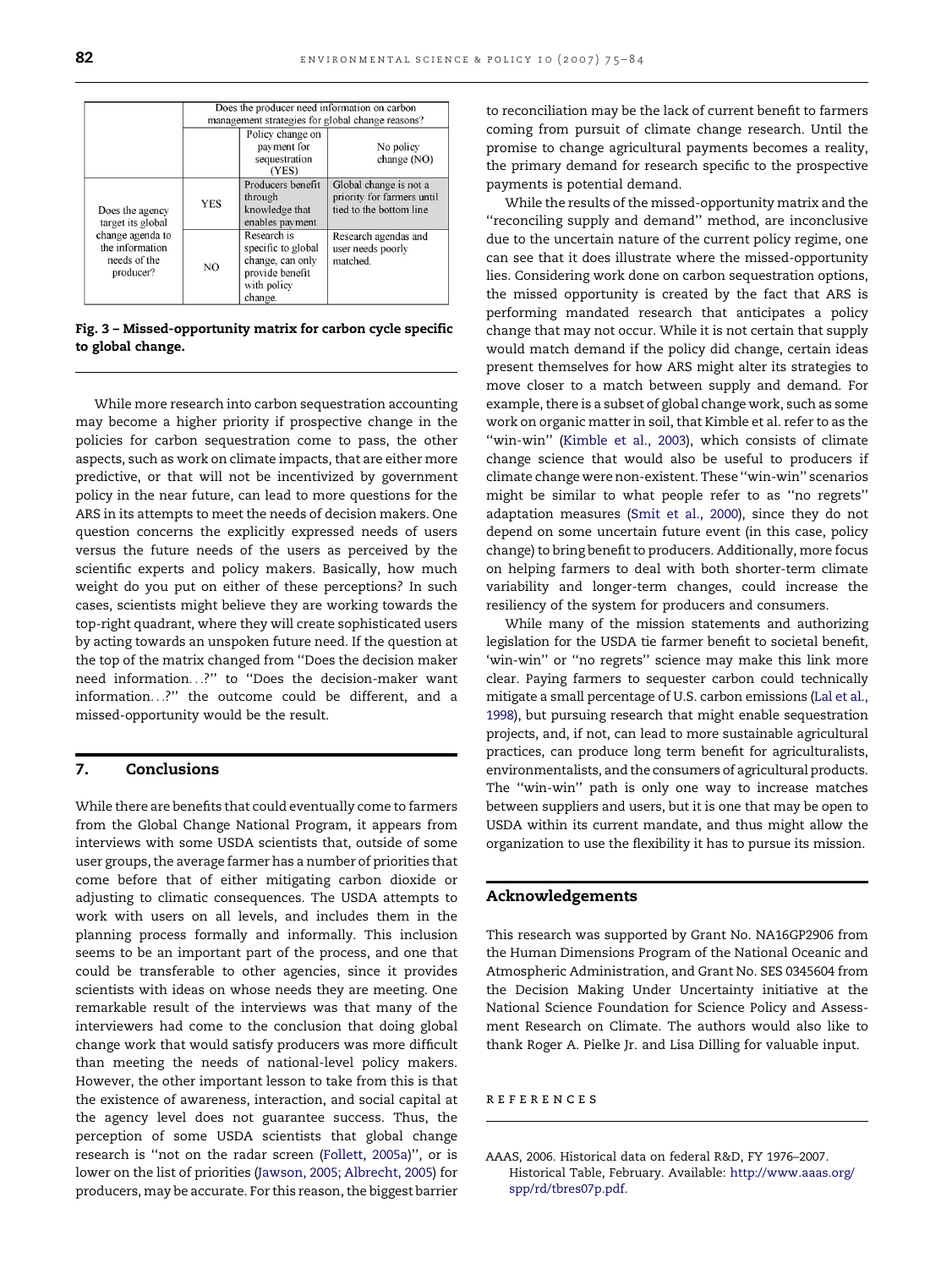- <span id="page-8-0"></span>Albrecht, S., 2005. Telephone interview, 31 March, with N. Logar. American Corn Growers Association, 2004. Statement of policy.
- 14th Annual Convention, Anaheim, CA, 4 February. Available: <http://www.acga.org/policy/default.htm>.
- Amthor, J.S., 1998. Perspective on the relative insignificance of increasing atmospheric  $CO<sub>2</sub>$  concentration to crop yield. Field Crops Res. 58, 109–127.
- Antle, J., Capalbo, S., Mooney, S., 2002. Farming the environment: spatial variation and economic efficient soil developing policies for carbon sequestration and culture– graphically speaking. Choices: Mag. Food Farm Res. Issues 17 (4), 24–25.
- ARS, 1999. USDA Agricultural Research Service Global Change National Program Workshop: Contact List. U.S. Department of Agriculture, Denver.
- ARS, 2003. Research: Program Direction. United States Department of Agriculture, Agriculture Research Service. Available: [http://www.ars.usda.gov/research/programs/](http://www.ars.usda.gov/research/programs/programs.htm%3FNP_CODE=204) [programs.htm?NP\\_CODE=204](http://www.ars.usda.gov/research/programs/programs.htm%3FNP_CODE=204).
- Baker, J., 2005a. Personal communication, 10 March, with N. Logar.
- Baker, J., 2005b. Personal communication, 31 March, with N. Logar.
- Baker, J., 2005c. Telephone interview, 21 February, with N. Logar.
- Beierle, T.C., Cayford, J., 2002. Democracy in Practice: Public Participation in Environmental Decisions. Resources for the Future Press, Washington, DC.
- Bocking, S., 2004. Nature's Experts: Science, Politics, and the Environment. Rutgers University Press, New Brunswick.
- Brown, G., 1992. Guest comment: the objectivity crisis. Am. J. Phys. 60, 779–781.
- Carberry, P.S., Hochman, Z., McCown, R.L., Dalgliesh, N.P., Foale, M.A., Poulton, P.L., Hargreaves, J.N.G., Hargreaves, D.M.G., Cawthray, S., Hillcoat, N., Robertson, M.J., 2002. The FARMSCAPE approach to decision support: farmers', advisers', researchers' monitoring, simulation, communication and performance evaluation. Agric. Syst. 74 (1), 141–177.
- Cash, D.W., 2001. In order to aid in diffusing useful and practical information: agricultural extension and boundary organizations. Sci. Technol. Hum. Values 26 (4), 431–453 Available: [http://sth.sagepub.com/cgi/content/abstract/26/](http://sth.sagepub.com/cgi/content/abstract/26/4/431) [4/431.](http://sth.sagepub.com/cgi/content/abstract/26/4/431)
- Cash, D.W., Alcock, F., Dickson, N.M., Eckley, N., Guston, D.H., Jager, J., Mitchell, R.B., 2003. Knowledge systems for sustainable development. Proc. Natl. Acad. Sci. 100, 8086– 8091.
- Cash, D.W., Clark, W., 2001. From Science to Policy: Assessing the Assessment Process. John F. Kennedy School of Government, Cambridge, MA.
- Cash, D.W., Clark, W., Alcock, F., Dickson, N., Eckley, N., Jager, J., 2002. Salience, Credibility, Legitimacy and Boundaries: Linking Research, Assessment, and Decision Making. John F. Kennedy School of Government, Harvard University, Cambridge, MA.
- Cash, D.W., Moser, S.C., 2000. Linking global and local scales: designing dynamic assessment and management processes. Glob. Environ. Change 10, 109–120.
- CCX, 2004. Green mountain power joins Chicago Climate Exchange. Green Mountain Power, 7 October. Available: [http://www.chicagoclimatex.com/news/articles/archive/](http://www.chicagoclimatex.com/news/articles/archive/2004/newsScroller2005021601161357.html) [2004/newsScroller2005021601161357.html.](http://www.chicagoclimatex.com/news/articles/archive/2004/newsScroller2005021601161357.html)
- CCX, 2005. Chicago Climate Exchange market data: historical monthly data. Available: [http://www.chicagoclimatex.com/](http://www.chicagoclimatex.com/trading/stats/monthly/index.html) [trading/stats/monthly/index.html.](http://www.chicagoclimatex.com/trading/stats/monthly/index.html)
- CSREES, 2006a. CSREES Background. United States Department of Agriculture, Cooperative State Research, Education, and Extension Service. Available: [http://www.csrees.usda.gov/](http://www.csrees.usda.gov/about/background.html) [about/background.html](http://www.csrees.usda.gov/about/background.html).
- CSREES, 2006b. Global Change and Climate. United States Department of Agriculture, Cooperative State Research, Education, and Extension Service. Available: [http://](http://www.csrees.usda.gov/ProgViewOverview.cfm%3Fprnum=5574) [www.csrees.usda.gov/](http://www.csrees.usda.gov/ProgViewOverview.cfm%3Fprnum=5574) [ProgViewOverview.cfm?prnum=5574.](http://www.csrees.usda.gov/ProgViewOverview.cfm%3Fprnum=5574)
- CSTPR, 2004. Carbon Cycle Science: Reconciling Supply and Demand. Workshop Report. CIRES Center for Science and Technology Policy Research, Fort Collins, September 16–17.
- Ehlers, V., 1998. Unlocking Our Future: Toward a New National Science Policy. House Committee on Science, U.S. Congress, Washington, DC.
- Energy Information Administration, 1996. General guidelines for the voluntary reporting of greenhouse gases program under section 1605(b) of the energy policy act of 1992. U.S. Department of Energy, Washington, DC. Available: [http://](http://www.eia.doe.gov/oiaf/1605/1605b.html) [www.eia.doe.gov/oiaf/1605/1605b.html.](http://www.eia.doe.gov/oiaf/1605/1605b.html)
- EPA, 2004. Global warming: legislative actions. U.S. Environmental Protection Agency, Washington, DC. Available: [http://yosemite.epa.gov/oar/globalwarming.nsf/](http://yosemite.epa.gov/oar/globalwarming.nsf/content/ActionsStateLegislativeInitiatives.html) [content/ActionsStateLegislativeInitiatives.html](http://yosemite.epa.gov/oar/globalwarming.nsf/content/ActionsStateLegislativeInitiatives.html).
- Epstein, S., 1996. Impure Science: Aids, Activism, and the Politics of Knowledge. University of California Press, Berkeley, CA.
- Etzkowitz, H., Leydesdorff, L., 2000. The dynamics of innovation: from national systems ad ''mode 2'' to a triple-helix of university–industry–government relations. Res. Policy 29, 109–123.
- Follett, R.F., 2005a. Telephone interview, 16 March, with N. Logar.
- Follett, R.F., 2005b. Telephone interview, 23 March, with N. Logar.
- Franzluebbers, A., 2005. Telephone interview, 16 March, with N. Logar.
- Funtowitcz, S.O., Ravetz, J.R., 1993. Science for the post-normal age. Futures 25, 735–755.
- Gadgil, S., Seshagiri Rao, P.R., Narahari Rao, K., 2002. Use of climate information for farm-level decision making: rainfed groundnut in southern India. Agric. Syst. 74, 431–457.
- Gibbons, M., Limoges, C., Nowotny, H., Schwartzman, S., Scott, P., Trow, M., 1994. The New Production of Knowledge: The Dynamics of Science and Research in Contemporary Societies. Sage Publications, London.
- Guston, D.H., 2001. Boundary organizations in environmental policy and science: an introduction. Sci. Technol. Hum. Values 26 (4), 399–408 Available: [http://sth.sagepub.com/cgi/](http://sth.sagepub.com/cgi/reprint/26/4/399) [reprint/26/4/399.](http://sth.sagepub.com/cgi/reprint/26/4/399)
- Gutknecht, G., 2003. Statement of Mr. Gutknecht. Congressional Record 149, pp. H11163–H11164.
- Hatfield, J., 2005a. Personal communication, 9 March.
- Hatfield, J., 2005b. Telephone interview, 26 February.
- Herrick, C., Sarewitz, D., 2000. Ex post evaluation: a more effective role for scientific assessments in environmental policy. Sci. Technol. Hum. Values 25 (3), 309–331 Available: <http://sth.sagepub.com/cgi/reprint/25/3/309/>
- Hoyer, S.H., 2003. Statement of Mr. Hoyer. Congressional Record 149.
- Iowa Farm Bureau, 2005. Carbon credit aggregation pilot project. Available: [http://www.iowafarmbureau.com/special/](http://www.iowafarmbureau.com/special/carbon/default.aspx) [carbon/default.aspx.](http://www.iowafarmbureau.com/special/carbon/default.aspx)
- Jawson, M.D., 2005. Telephone interview, 28 January, with N. Logar.
- Jawson, M.D., Shafer, S.R., Franzluebbers, A.J., Parkin, T.B., Follett, R.F., 2005. GRACEnet: greenhouse gas reduction through agricultural carbon enhancement network. Soil Till. Res. 83, 167–172.
- Kimble, J.M., Everett, L.R., Follett, R.F., Lal, R., 2003. Carbon sequestration and the integration of science, farming, and policy. In: Kimble, J.M., Lal, R., Follett, R.F. (Eds.),